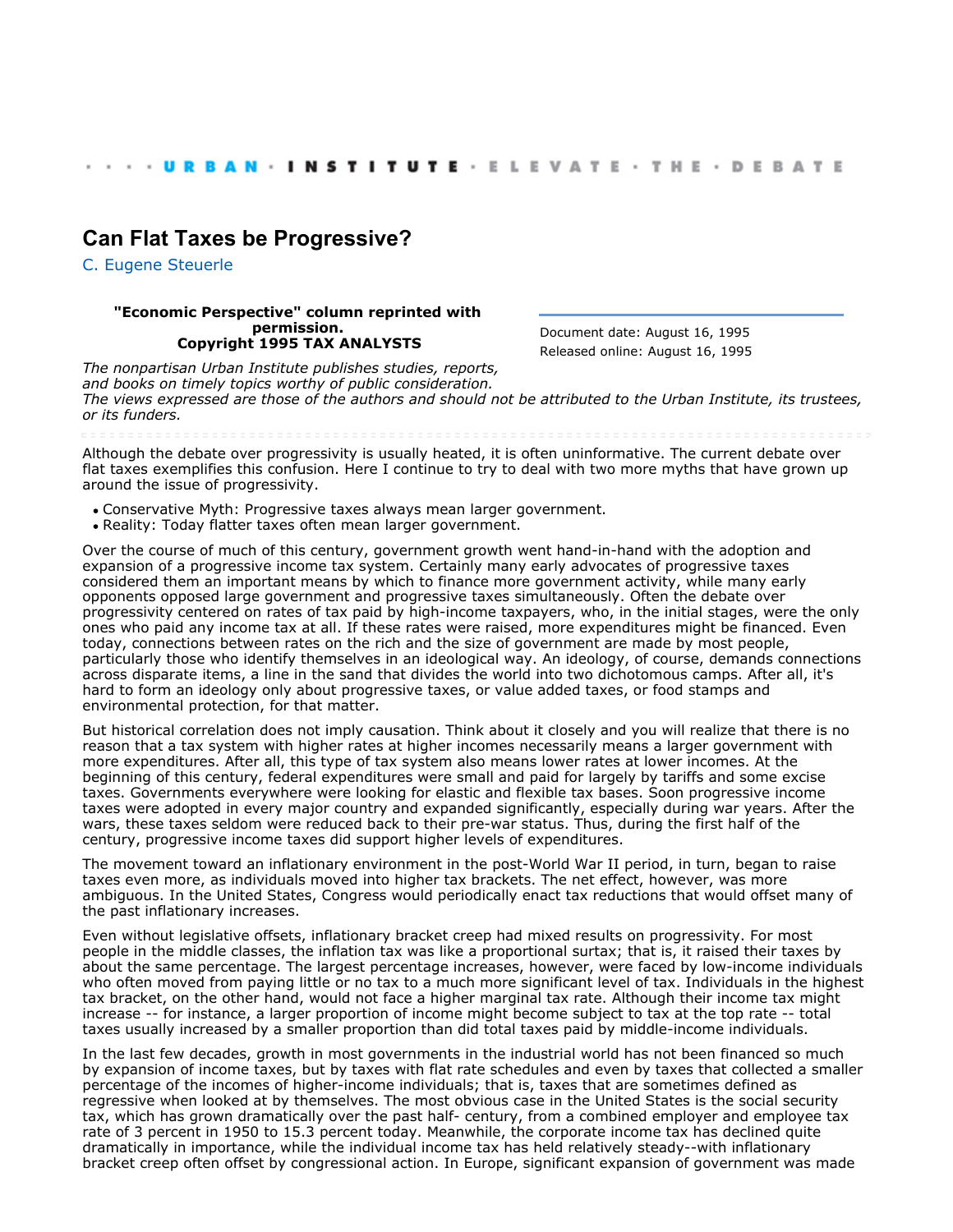possible by a flat rate value added tax, with tax rates often in excess of 15 percent of the value of purchases. As a percent of national income, European income taxes by themselves collect about the same amount as do U.S. income taxes. These countries on average rely much more heavily on the flat rate value added tax or on employment-related taxes and mandates that by themselves are even more regressive in their tax impact.

A fascinating aspect of the current flat tax debate is that many of those favoring a flat tax want smaller government, but they propose a tax that is similar in many respects to the type of tax that has financed significant expansion of government in Europe. Of course, they also want to replace the existing corporate and individual income taxes along the way. One reason that flat taxes tend to support larger government is that they also tend to be more hidden. That is, like the social security tax, little individual filing or record-keeping is often required with flat taxes, and so the public protests these taxes less than more visible income taxes and property taxes.

- Liberal Myth: Flat taxes mean that government is not progressive.
- Reality: Flat taxes often support progressive government.

A constant source of confusion in the flat tax debate derives from separating tax and expenditure functions. As noted above, many European governments often have flatter taxes overall than the United States, but they redistribute more. Even a tax with declining rates--for instance, the U.S. social security tax that eventually imposes a zero rate on earnings above a maximum tax base-- can be progressives if on net there is redistribution to lower-income individuals. Suppose two people, one with \$100,000 of income and one with \$10,000 of income, pay 10 percent of income in tax, and the government then redistributes to each of them half of their combined tax payments. Then the high-income person pays \$10,000 and the low-income person pays \$1,000. Each gets back \$5,500. This example shows easily how flat taxes can support progressive government. It can also support bigger government. We could double the tax rate on each person in the previous example, and continue to redistribute half of total collections back to them. In this case, there is even a larger transfer from rich to poor. Given the equal per capita expenditure rule and the distribution of resources in this example, we can increase tax rates on the poor person by up to 10 times the increase in rates on the rich person and still achieve some additional redistribution. For instance, if we raise the poor person's rate from 10 to 20 percent and the rich person's from 10 to 11.01 percent, and distribute the excess equally among them, the poor person would gain-- ignoring, of course, possible behavioral adjustments.

Lowering taxes on the poor also creates a more progressive tax rate schedule in the traditional sense of imposing higher rates on higher-income individuals. But it may actually improve the distribution of income toward the poor. Whether lowering rates on the poor creates a more progressive government overall depends on what eventually is displaced by those lower taxes. Thus, if the poor get more tax cuts than they do eventual expenditure reductions, then the move is likely to enhance progressivity.

Suppose the top federal rate society is willing to impose is 40 percent--a rate not too far from the top individual rate applying to individuals today. Everyone else's rate could be raised to 40 percent and this would create a flat rate tax system--but not necessarily a less progressive government. The eventual progressivity of the change would depend on the distribution of those additional tax collections on poor and middle-income individuals.

What makes today's flat rate debate so difficult is that, in fact, marginal rates have already been raised implicitly for many low- and middle-income individuals so that their rates are already well in excess of 40 percent on income above some subsidy amount. These taxes are often hidden in expenditure programs. Like the social security and value added tax increases mentioned above, these are among the many nonincome tax means by which government paid for its activities over the past few decades. If tax rates were to be taken into account, then movement toward a flat tax might first have to lower tax rates for low-income and moderate-income individuals before it could even begin to touch the tax rates faced by higher-income individuals.

In sum, one shouldn't be too quick to presume that flat taxes mean either smaller government or less progressive government.

## **Other Publications by the Authors**

[C. Eugene Steuerle](http://www.urban.org/CEugeneSteuerle) 

Usage and reprints: Most publications may be downloaded free of charge from the web site and may be used and copies made for research, academic, policy or other non-commercial purposes. Proper attribution is required. Posting UI research papers on other websites is permitted subject to prior approval from the Urban Institute—contact [publicaffairs@urban.org](mailto:publicaffairs@urban.org).

If you are unable to access or print the PDF document please [contact us](http://www.urban.org/about/contact.cfm) or call the Publications Office at (202) 261-5687.

*Disclaimer: The nonpartisan Urban Institute publishes studies, reports, and books on timely topics worthy of public consideration. The views expressed are those of the authors and should not be attributed to the Urban Institute, its trustees, or its funders. Copyright of the written materials contained within the Urban Institute website is owned or controlled by the Urban Institute.*